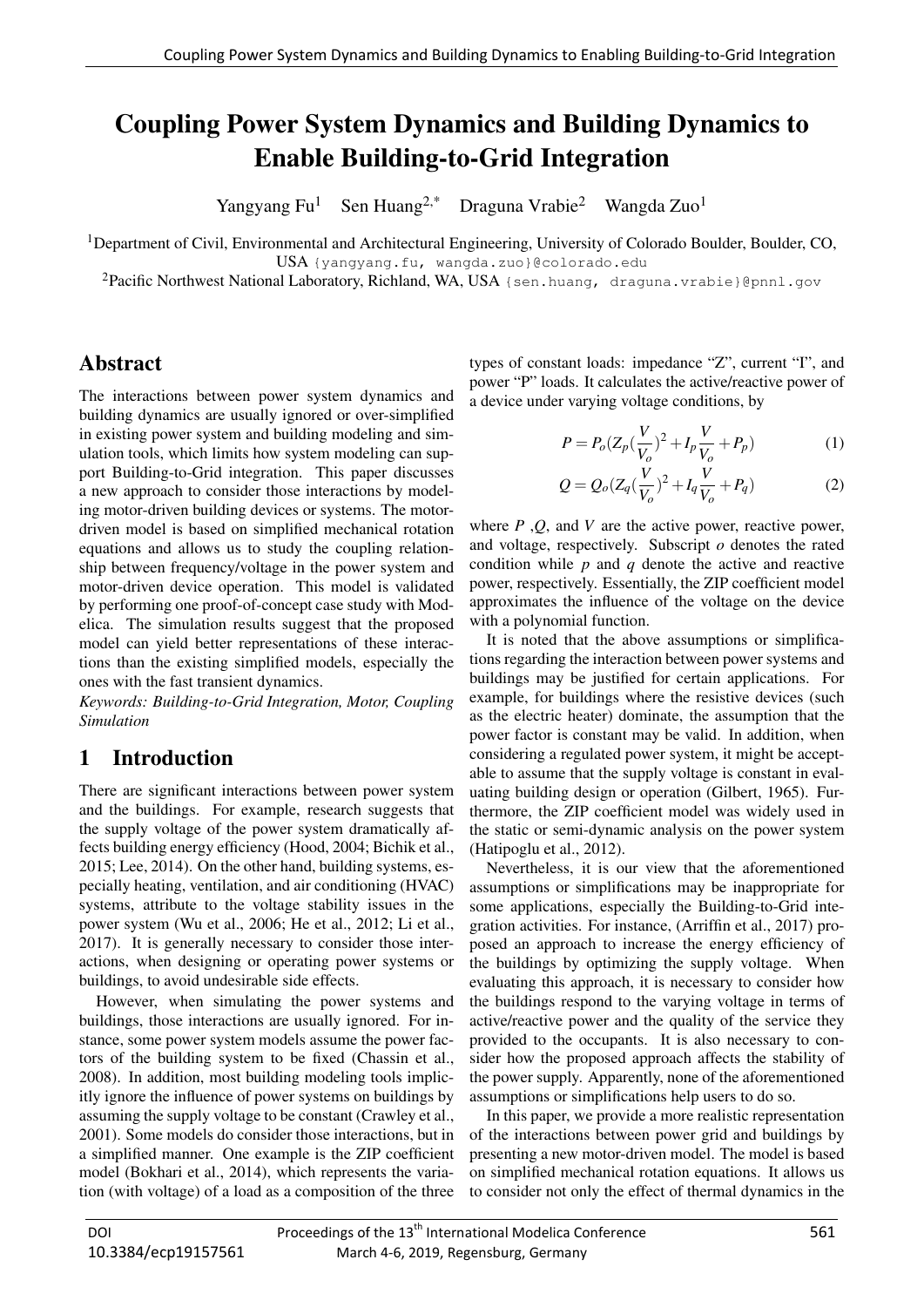building side on motor operations, but also the influence from the power supply side on motor behaviors. Thus, it is more suitable for the Building-to-Grid integration activities as we discussed above.

The rest of this paper is organized as follows: we first describe the motor system and simplify it for modeling purpose; then we elaborate the process for creating a Modelica model for the studied system; Last, we discuss the two proof-of-concept cases and future work.

#### 2 Studied System

Figure 1 is a schematic of the studied system. The studied system is defined to represent how a typical HVAC system interacts with the power grid, and consists of three subsystems:

1) *Electrical Subsystem*. This subsystem represents the power system and provides power to the rest of the studied system. It has one variable frequency drive (VFD), which adjusts the frequency of power based on the request from the building system.

2) *Mechanical Subsystem*. This subsystem represents the process of converting to the service that building systems provide to occupants. In our case, the service we considered is cooling/heating demand. The mechanical system contains two components: an induction motor that creates torque given receiving power flow and a transitional device that converts the torque to the mechanical work.

3) *Thermal Subsystem*. This subsystem represents the HVAC system that addresses the cooling/heating demand in buildings. It has motor-driven devices such as a fan/pump that delivers fluid flows such as air or water flow to actually remove/add heat from/to the indoor environment. There are also feedback-loop controls which guarantee that the motor-driven device delivers desired flow rates by adjusting the frequency of the VFD.

It is noted that both the electrical subsystem and the thermal subsystem are treated as abstract interfaces to be connected to more detailed models for power systems or building systems. Details of the power system or the building systems such as the power distribution flow are beyond the scope of this study.

### 3 System Model

As discussed in the previous section, the electrical subsystem and the thermal subsystem are treated as interfaces to be connected to the power system and buildings, respectively. Thus, when elaborating on the system model, we mainly focus on the mechanical subsystem. For the details regarding the modeling of the power system or buildings, readers can find more information in (Chassin et al., 2008; Crawley et al., 2001).

In the mechanical subsystem, one major equipment is the induction motor. Although Modelica Standard Library has existing models for the induction machine, they are built on an electrical interface that are hardly compati-

ble with Modelica Buildings library (Wetter et al., 2014) that is widely used to perform dynamic simulation on the building side. Whatmore, those induction machine model are too complicated for this preliminary study. Therefore, in this paper, we presented a new induction motor model which can be sufficient to capture the dynamics we need for Building-to-Grid integration, and utilized the electrical interface in Modelica Buildings Library to easily couple with building side.

In the presented induction motor model, the inputs include voltage, *V*, frequency, *f*, and load torque,  $\tau_L$ , while the output is the electromagnetic torque,τ*e*. The major parameters include the number of the pole pair,  $n_p$ , the number of the phase, *n*, the moment of the inertia,  $J_m$ , the electric resistance of the stator,  $R_s$ , the electric resistance of the rotor,  $R_r$ , the complex component of the impedance of the stator, the complex component of the impedance of rotor, and the complex component of the magnetizing reactance, *Xs* , *X<sup>r</sup>* , and *Xm*.

 $\tau_e$  is calculated by solving the following equations

$$
\tau_e = \frac{n(V \frac{X_m}{X_m + X_s})^2 \frac{R_r}{s}}{\omega_s ((R_s(\frac{X_m}{X_m + X_s})^2 + (\frac{R_r}{s})^2))^2 + (X_r + X_s)^2}
$$
(3)

$$
\omega_s = \frac{4\pi f}{n_p} \qquad (4)
$$

$$
s=\frac{\omega_s-\omega_r}{\omega_s} \qquad (5)
$$

$$
\frac{d\omega_r}{dt} = \frac{\tau_e - \tau_L}{J_m} \quad (6)
$$

In addition, the active and the reactive power of the motor, *P* and *Q*, are calculated by

$$
P = \frac{nV^2 R_{eq}}{R_{eq}^2 + X_{eq}^2} \tag{7}
$$

$$
Q = \frac{nV^2 X_{eq}}{R_{eq}^2 + X_{eq}^2}
$$
 (8)

$$
R_{eq} = R_s + \frac{R_r s X_m^2}{R_r^2 + (s^2)(X_r + X_m)^2}
$$
(9)

$$
X_{eq} = X_s + \frac{X_m (R_r^2 + (sX_r)^2 + (s^2)X_r X_m)}{R_r^2 + (s^2)(X_r + X_m)^2}
$$
(10)

Regarding the transitional device, its inputs include τ*<sup>e</sup>* and the load shaft power *Psha ft* while the outputs include the load speed,  $\omega_r$  and  $\tau_L$ . One major parameter for the transitional device is the load moment inertia  $J_L$ .  $\tau_L$  is calculated by solving the following equations:

$$
\tau_L = \frac{P_{shaft}}{\omega_r} \tag{11}
$$

$$
\frac{d\omega_r}{dt} = \frac{\tau_e - \tau_L}{J_L} \tag{12}
$$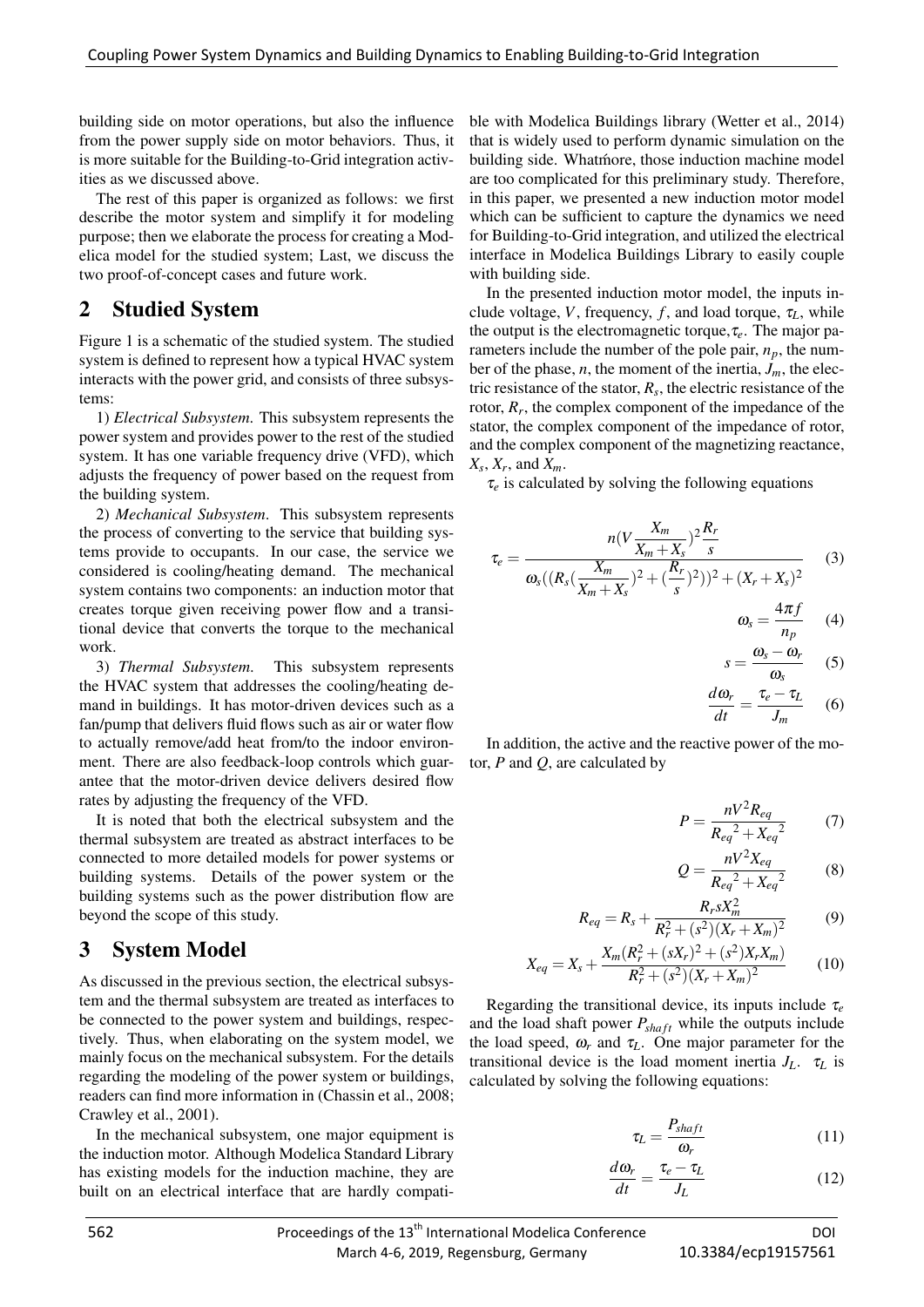

 $\omega_{\rm r}$ ܲ௦௧, *f<sup>c</sup>*

Figure 2. The input-output interface for the generated Modelica model

 $T_e$ Τ

Moto Model

 $V<sub>1</sub>$ f

The load shaft power *Psha ft* can be calculated from a conventional pump model commonly used in building simulation tools.

$$
P_{shaft} = \frac{\Delta pQ}{\eta_{shaft}}\tag{13}
$$

**Transitiona** Device Mode

 $\Delta p$  and  $\eta_{\text{shaff}}$  are the head and shaft efficiency of the pump. They can be expressed as a quadratic equation in terms of volume flowrate *Q* and normalized rotation speed *r*.

$$
\Delta p = (a_0 + a_1(\frac{Q}{r}) + a_2(\frac{Q}{r})^2)r^2 \tag{14}
$$

$$
\eta_{shaff} = (b_0 + b_1(\frac{Q}{r}) + b_2(\frac{Q}{r})^2)r^2
$$
 (15)

where the normalized speed *r* can be calculated by receiving rotation speed  $\omega_r$  from the transitional device, and the known nominal rotation speed  $\omega_{r0}$ .

$$
r = \frac{\omega_r}{\omega_{r,0}}\tag{16}
$$

Electrical Subsystem Machanical Subsystem Thermal Subsystem <br>  $\frac{1}{2}$  More 1.<sup>2</sup> Instant Jose <br>
Lemma 1. The simulation stress of the space of the space of the space of the space of the space of the space of the space o We then implemented the above-mentioned models of the induction motor and the transitional device in Modelica (Fritzson and Engelson, 1998). Modelica is an equation-based modeling language that allows the systems to be described with implicit equations. Therefore, equations (3) to (12) can be used directly to create the corresponding Modelica codes. The generated Modelica models have the input-output interface shown as Figure 2. The inputs include the load shaft power and the frequency control signal, *fc*, from buildings, as well as the voltage *V* and the actual frequency *f* from the power system; the outputs



Figure 3. Modelica representation of the motor-driven pump model

are the actual speed of the motor-driven devices ω*<sup>r</sup>* and the actual frequency control signal to the power system.

The final motor-driven pump model is built by connecting the motor model, transitional device, and a mechanical pump model in Modelica Buildings library together. The Modelica representation is shown in Figure 3. The electrical interface is used to connect with the grid model to receive electrical information. The received electrical information is then delivered to the induction motor model, which generates electromagnetic torque that is transmitted to the mechanical pump by the transitional device.

#### 4 Proof-of-concept Study

We conducted one case study to demonstrate how the generated models can capture the interactions between the power system and the buildings. In this case, we considered a simplified hydraulic cooling system. As shown in 4, a pump on the supply side delivers cold water between an ideal cooling source and an air handler. The cooling source maintains the temperature of the leaving water to be  $7^{\circ}$ C while the water flow rate is modulated to maintain the air leaving the air handler to be around 16 ◦C. The change in water flow rate is realized by adjusting the valve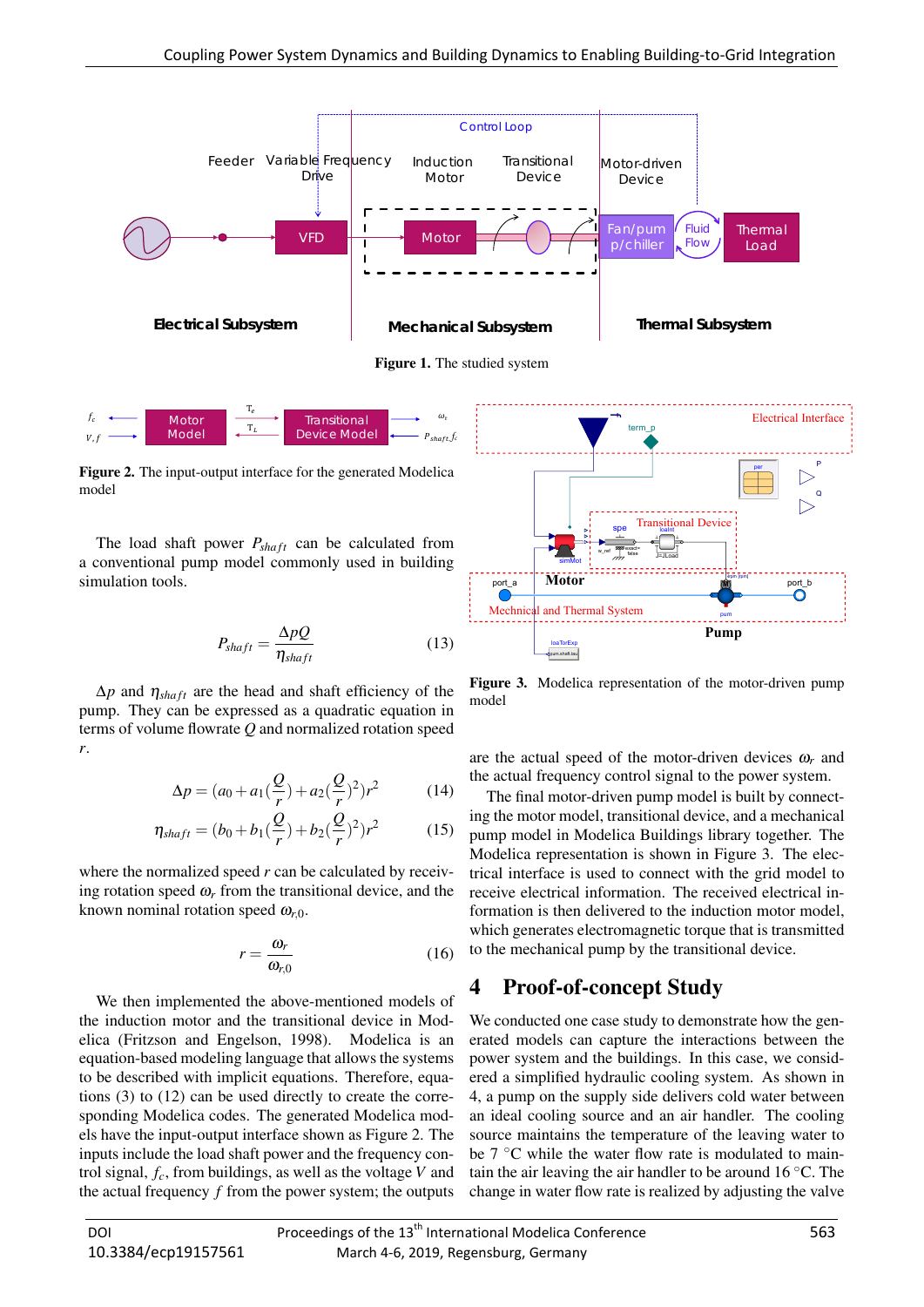

Figure 4. The schematic drawing of the proof-of-concept case

portion of a two-way valve. The frequency of the pump is adjusted to maintain a constant pressure difference in the pipe across the air handler.

We implemented the above case based on the Modelica Buildings library, which has been demonstrated to be able to perform building level energy modeling and simulation (Huang et al., 2016, 2017; Fu et al., 2018, 2019). For example, the *Buildings.Fluid.Sources.BoundarypT* is used to model the ideal cooling source. In addition, to model the pump, we consider three modules: One (named "conventional pump") is the pump module from the Modelica Buildings Library (*Buildings.Fluid.Movers.BaseClasses.PartialFlowMachine*).

This model doesn't take voltage into consideration. The second one (named "proposed pump") is modified based on the first one by adding the developed induction motor and transitional device. Figure 5 shows a diagram of the generated Modelica model with the proposed pump in Dymola environment (Brück et al., 2002). The performance characteristics curve of the pump is from the Modelica Buildings Library.

We simulated the Modelica model for two different scenarios. In the first scenario, we studied how the system behaves when we change the status of the pump from off to on. In this case, as shown in Figure 6, for both the "conventional pump" and the "proposed pump", the pressure difference starts with 0 kPa and approaches the set point of 20 kPa. However, it takes around 60s for the "proposed pump" to be quite close to the set point while more than 400s for the "conventional pump" to reach to the similar value. On the same time, we also observe much higher pump power from 0 to 60s in the simulation of the "proposed pump". But as soon as the pressure is close to the set point, the simulated power from the "proposed pump" quickly drops to a value that is closer to that from the "con-



Figure 5. The diagram of the Modelica model in the proof-ofconcept case



Figure 6. Simulation results for the first scenario

ventional pump". It is our view that the simulated result from the 'proposed pump" is closer to what we observed in the real world, in terms of the power change.

In the second scenario, we studied how the system behaves when we change the supply voltage. To better evaluate the performance of the "proposed pump", we considered another option for modelling the pump as a reference. In this option, the induction motor and transitional device in the "proposed pump" are replaced with the ZIP coefficient model as described in equation 1 and 2. The resulting new model is named "ZIP pump". Figure 7 shows the simulation results for the second scenario. The supply voltage is kept constant before 100s. In that case, all three models generate identical results in terms of active power. At  $t = 100$ s, the voltage changes from 120V to around 108V; the active pump power in the "conventional pump" is unchanged. For the "ZIP pump", the active pump power immediately changes to a smaller value while that in "proposed pump" decreases at first and then takes around 11s to increase to the same value as predicted in the "ZIP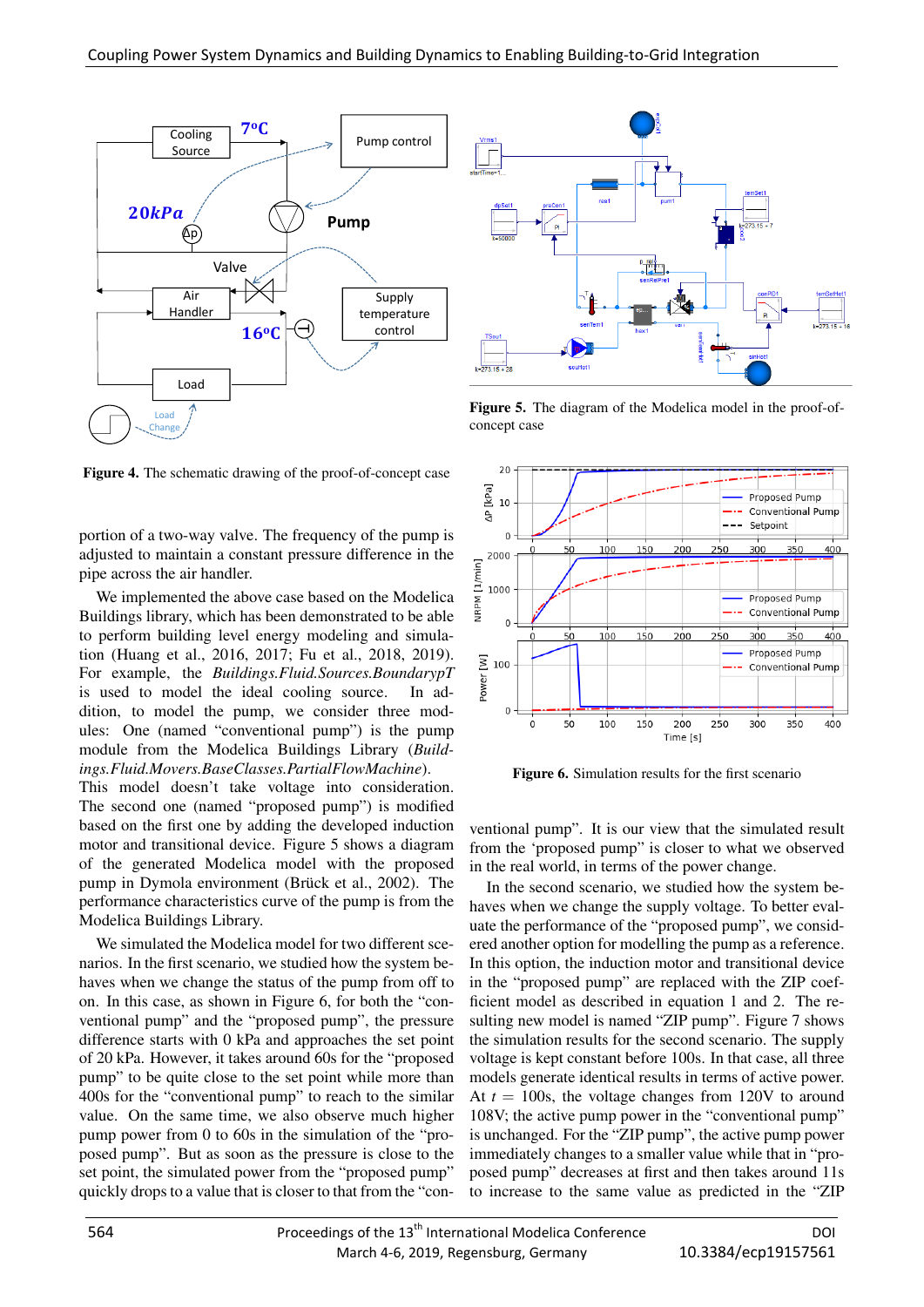

Figure 7. Simulation results for the second scenario

pump". Regarding the reactive power simulation result, we see a pattern similar to that of the active power. Based on the results, it is clear that the "proposed pump" provides a more realistic representation of the response of the building systems to the changing supply voltage.

## 5 Conclusion

In this paper, we developed Modelica models enable consideration the interactions between buildings and the power system. Based on the result from the proof-ofconcept study, we can see that the proposed models can provide much better representation of the response of the building systems to changing operation status and changing supply voltage. Therefore, we believe those models can support research where more complicated interaction between buildings and the power system need to be considered.

In a future study, we will perform the validation of the proposed models with real-world data to quantitatively evaluate their performance. In addition, the motor model will also be connected with power flow analysis tools instead of receiving ideal grid information as in the case study. This will enable a simultaneous simulation of building and grid system.

### 6 Acknowledgement

This work has been supported by the the Buildings Technologies Office of the U.S. Department of Energy's Office of Energy Efficiency and Renewable Energy.

The authors would like to thank Dr. Marina Sofos, Sensors and Controls Technology Manager in the Building Technologies Office at the the U.S. Department of Energy, for her technical guidance and support.

The authors thank Dr. Thomas McDermott for his help-

ful technical feedback and Matthew Wilburn for editing the final version of the manuscript.

### References

- Aainaa Mohd Arriffin, Muhammad Murtadha Othman, Amirul Asyraf Mohd Kamaruzaman, Ismail Musirin, Ainor Yahya, and Mohd Fuad Abdul Latip. Stochastic approach of voltage optimization to maximize power saving in a building. *Indonesian Journal of Electrical Engineering and Computer Science*, 8(1):268–272, 2017.
- Andrii Bichik et al. Impact of voltage variation on domestic and commercial loads. 2015.
- A. Bokhari, A. Alkan, R. Dogan, M. Diaz-Aguil $\tilde{A}$ ş, F. de Le $\tilde{A}$ şn, D. Czarkowski, Z. Zabar, L. Birenbaum, A. Noel, and R. E. Uosef. Experimental determination of the zip coefficients for modern residential, commercial, and industrial loads. *IEEE Transactions on Power Delivery*, 29(3):1372–1381, June 2014.
- Dag Brück, Hilding Elmqvist, Sven Erik Mattsson, and Hans Olsson. Dymola for multi-engineering modeling and simulation. In *Proceedings of modelica*, volume 2002. Citeseer, 2002.
- David P Chassin, K Schneider, and C Gerkensmeyer. Gridlab-d: An open-source power systems modeling and simulation environment. In *Transmission and distribution conference and exposition, 2008. t&d. IEEE/PES*, pages 1–5. IEEE, 2008.
- Drury B Crawley, Linda K Lawrie, Frederick C Winkelmann, Walter F Buhl, Y Joe Huang, Curtis O Pedersen, Richard K Strand, Richard J Liesen, Daniel E Fisher, Michael J Witte, et al. Energyplus: creating a new-generation building energy simulation program. *Energy and buildings*, 33(4):319–331, 2001.
- Peter Fritzson and Vadim Engelson. Modelica a unified objectoriented language for system modeling and simulation. In *European Conference on Object-Oriented Programming*, pages 67–90. Springer, 1998.
- Yangyang Fu, Michael Wetter, and Wangda Zuo. Modelica models for data center cooling systems. In *2018 Building Performance Analysis Conference and SimBuild, Chicago, Illinois, United States of America*, 2018.
- Yangyang Fu, Wangda Zuo, Michael Wetter, James VanGilder, Xu Han, and David Plamondon. Equation-based objectoriented modeling and simulation for data center cooling: A case study. *accepted by Energy and Buildings*, 2019.
- Elliott M Gilbert. Regulated power supply, July 27 1965. US Patent 3,197,691.
- K. Hatipoglu, I. Fidan, and G. Radman. Investigating effect of voltage changes on static zip load model in a microgrid environment. In *2012 North American Power Symposium (NAPS)*, pages 1–5, Sept 2012.
- X. He, R. Zhao, C. Zhu, and H. Yang. Improving short-term voltage stability problems by variable-speed air-conditioners. In *2012 15th International Conference on Electrical Machines and Systems (ICEMS)*, pages 1–6, Oct 2012.